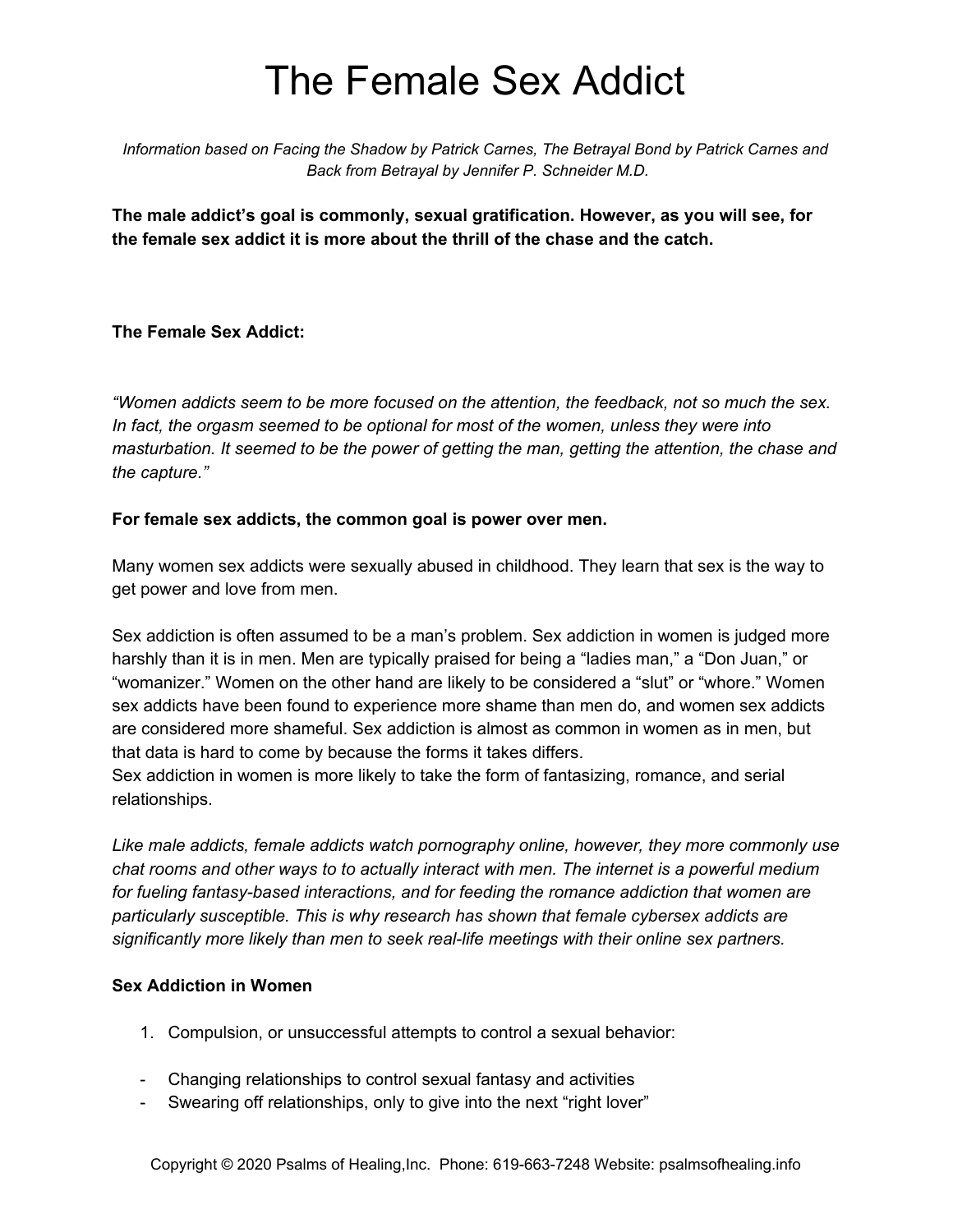- Breaking promises to self or others to stop abusive fantasy or sexual behaviors
- Switching to caretaking others, workaholism, overeating, or romance novels to take the place of a sexual relationships
- 2. Continued behavior despite negative consequences:
- Unplanned pregnancies, abortions, sexually transmitted diseases, or violence
- Terror or shame resulting from sexual activities
- Decreased productivity at work due to sexual behavior with self or others
- Relationships problems resulting from extramarital affairs or excessive time spent on sex-related activities
- Depression related to inability to change sexual patterns or their consequences
- Substance abuse or eating disorders to numb shame and other negative feelings related to sexual activities
- 3. Obsessive thoughts in planning or obtaining sex:
- Neglecting family, relationships, or career because of time spent preoccupied with sex or sexual partners

Addictive sexual behavior patterns in women may include:

- Excessive flirting, dancing or personal rooming to be seductive
- Wearing seductive clothing whenever possible
- Changing one's appearance via excessive dieting, excessive exercise, and/or reconstructive surgery to be seductive
- Exposing oneself in a window or car
- Making sexual advances to younger siblings, clients, or others in subordinate power position
- Seeking sexual partners in high-risk locations
- Multiple extramarital affairs
- Disregard of appropriate sexual boundaries, for example, considering a married man, one's boss, or one's personal physician as appropriate objects of romantic involvement
- Trading sex for drugs, help, affection, money, social access, or power
- Having sex with someone they just met at a party, bar, or on the Internet
- Compulsive masturbation
- Exchanging sex for pain or pain for sex

Relationship symptoms typically reported by female sex addicts:

- A history of short, failed relationships where sex is the primary bond
- A pattern of returning to or remaining with partners who are abusive or emotionally unavailable